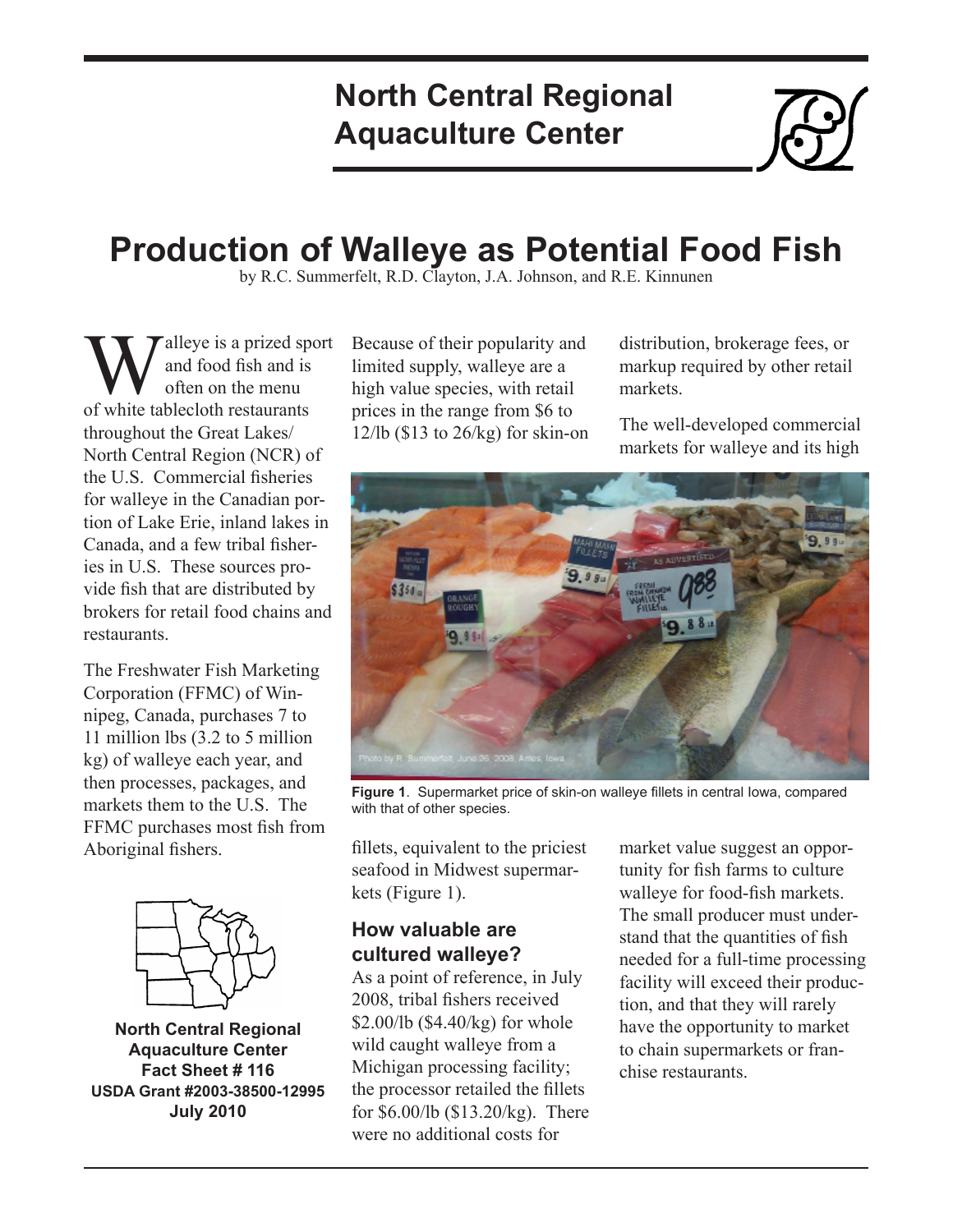Inevitably, the small producer must master direct marketing to consumers and to farmer's markets, in addition to periodic sales to local, owner-operated food markets, and to small but upscale "white tablecloth" restaurants.

After adjustment using the average Consumer Price Index (CPI), the retail price of walleye fillets at supermarkets and specialty fish markets from 1987 to 2010 ranged from \$7.63 to \$16.95/lb for May 2010 (Figure 2). The slope of the line in that interval showed an upward trend in the price, which is a positive indicator for potential culture.

An effective business plan must focus as much or more effort on strategies for niche marketing as for fish culture. This fact sheet describes a cultural process for producing walleye to a size suitable for marketing as a food fish. The reader should examine other North Central Regional Aquaculture Center (NCRAC) publications for economic and marketing information: Hushak 1993; Swann and Riepe 1994; Riepe 1998 and 1999.

This fact sheet builds on the foundation of cultural technology for walleye that has been described in the Walleye Culture Manual (WCM), which is an extensively illustrated reference for walleye culture that was prepared with support from the NCRAC.

The WCM is available on the web, [www.ncrac.org/Topics/](http://www.ncrac.org/Topics/walleyemanual.htm) [walleyemanual.htm](http://www.ncrac.org/Topics/walleyemanual.htm), and can be downloaded, chapter by chapter.

#### **How are walleye currently cultured?**

The majority of walleye cultured by both public and private producers are raised to fingerling size to stock lakes for recreational fishing. There are many commercial producers of walleye fingerlings in the NCR, especially in Minnesota, and Wisconsin, but there are also fingerling producers in Iowa, Ohio, and Michigan. Little, if any food-sized walleye are currently cultured in the United States.

Pond-raised fingerlings can be habituated (trained) to manufactured (pelleted) feed in indoor facilities, then raised to food size in either cages in ponds, indoor or outdoor raceways, circular tanks, or recirculating systems

used for production of other species (e.g., hybrid striped bass, yellow perch).

Private producers of walleye fingerlings have the opportunity to utilize information on cultural technology for on-growing fingerling walleye for a size suitable for food-fish markets. Research-based information on production of food-size walleye and hybrid walleye has been described several times (Seigwarth and Summerfelt 1993; Summerfelt and Summerfelt 1996; Stevens 1996; Coyle et al. 1997). The economics and marketing of walleye food fish have been reported by Edon (1994), Makowiecki (1995), O'Rourke (1996), Riepe (1998, 1999), and Mahoney (2003).



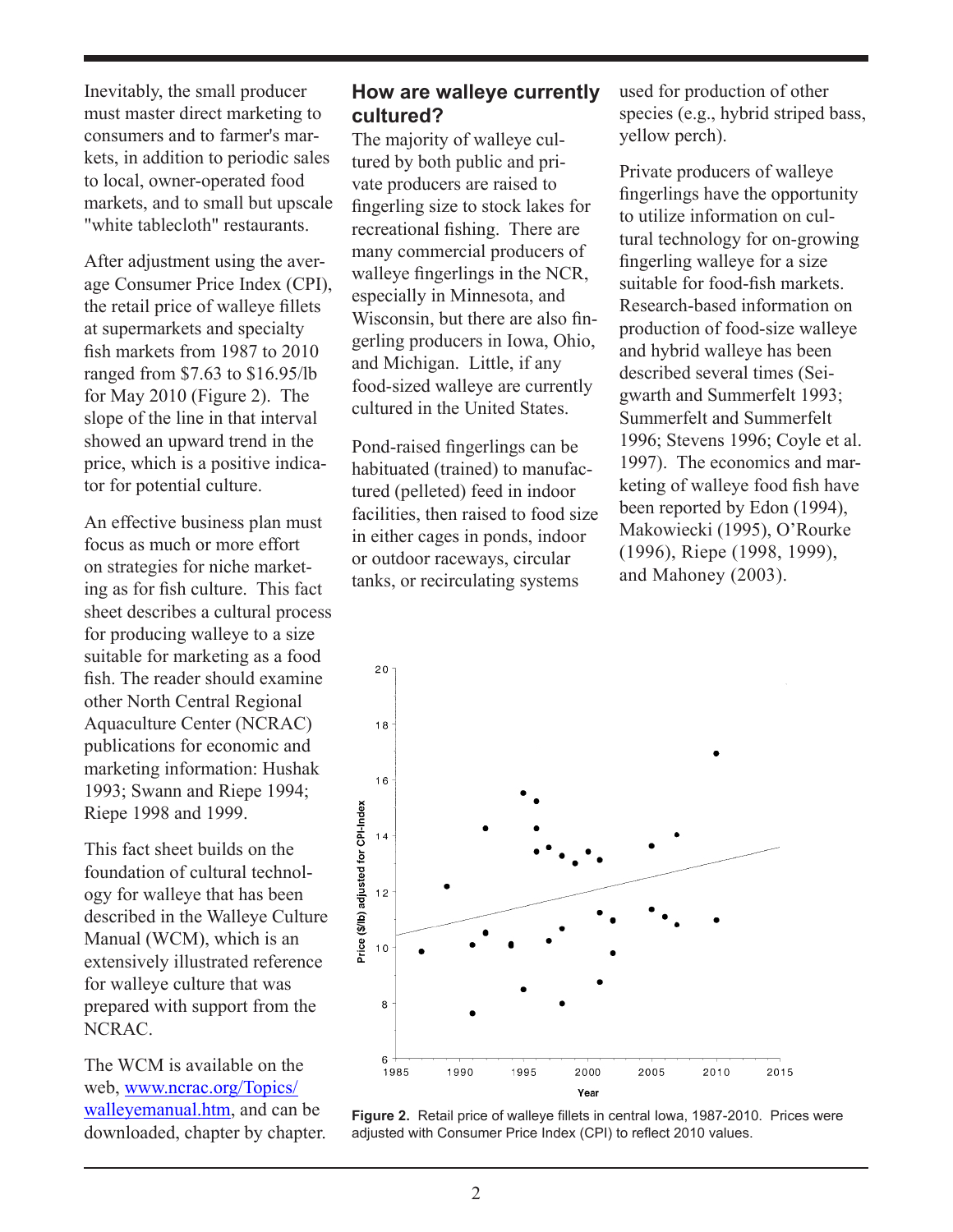Surveys conducted by Mahoney (2003) in 2000 and 2003 showed that walleye were the clearly preferred fish in consumer perceptions, scoring the highest in comparison to orange roughy, cod, and sunfish in each category of appearance, flavor, mouth feel, and overall.

#### **What size walleye is most desired?**

Frozen skin-on fillets is the type of walleye purchased by the majority of restaurants and wholesalers (Riepe 1998). An 8- to 10-oz (227-284 g) fillet is the most common/desired size for both restaurants and wholesalers. A skin-on fillet of that size would require a live weight of 1.7 to 2.2 lbs (0.75 to 1.0 kg), assuming a 45% dressout yield.

The smallest product in the survey of Midwest restaurants and wholesalers was a 4-oz (113 -g) fillet (Riepe 1998). Fillets of this size comprised only 5% of the fresh fillets but 20% of the frozen fillets purchased by restaurants, and 12% and 9%, respectively by wholesalers.

Riepe (1998) pointed out that opportunities exist for selling different sizes of products, but walleye producers of food fish need to shop around to find buyers willing to accommodate their (i.e., the seller's) preferences regarding product forms and sizes.

## **What is the minimum food size for walleye?**

A food fish is defined as the size that is acceptable for the market. Thus, market size is of major importance for fish culture because the less time it takes to raise fish to the required market size means reduced costs for feed and operation, and faster turnover of stock.

Similar considerations have been given for striped bass and its hybrids in South Carolina. Smith and Jenkins (1985) proposed a production model for pan-sized (0.66 to 1 lb, 300 to 450 g) fish that can be produced within a year in temperate climates; basically, a model plan for walleye.

As previously noted the minimum size for the current walleye market is ca. 4-oz (113-g) fillet. A fish that will yield two 4-oz (113-g) skin-on fillets would require a live weight of 1.25 lb  $(570 g)$  with  $40\%$  yield. Published studies have noted higher yields of skin-on fillets from 43- 45% (Summerfelt et al. 1996a) up to 50-55% (G. Fischer, UWSP-Northern Aquaculture Demonstration, Wisconsin, personal communication).

However, to achieve a production model where fish can be marketed in one season (i.e., from spawning to harvest in October), a smaller size will be required. A 10-in (25-cm) walleye will weigh about 4.8 oz (136 g) and a 14-in (35-cm) walleye will weigh 14 oz (400 g). The standard market size of cultured yellow perch (0.33 lb,

151 g) yields two 1.1-oz (32-g) fillets at a 45% dress out (Hart et al. 2006). Therefore, perhaps markets for yellow perch would also accept walleye fillets of similar size.

Our experience indicates that yield of skinless fillets of different cohorts is related to the skill of the technician, the speed at which fillets are processed, and the relative robustness of the fish.

#### **What system is best for culturing walleye?**

Walleye are adaptable to both pond and tank culture systems, but overwhelmingly, ponds are the cultural system for rearing fry to fingerling size for stocking. In the NCR, however, it is unlikely that producers north of the borders of Michigan-Ohio, Wisconsin-Illinois, Minnesota-Iowa, or Nebraska-South Dakota, will be able to raise walleye in ponds to a 0.33-lb (151-g) market size in one growing season.

If young of the year fingerlings are transferred from ponds to an indoor facility for habituation, and then maintained over-winter at a temperature suitable for growth  $( \geq 68^{\circ} \text{F}, 20^{\circ} \text{C})$  they can be grown to a food size in 16 to 18 months. Summerfelt and Summerfelt (1996) produced in intensive culture a 1.25-lb (567 g) walleye in 16 to 18 months, and Malison et al. (2003) grew walleye in indoor tanks to 0.5 lb (227 g), 12 in (30 cm) in 477 d  $(\sim]16$  months) at 70 $\mathrm{F}$  (21 $\mathrm{C}$ ).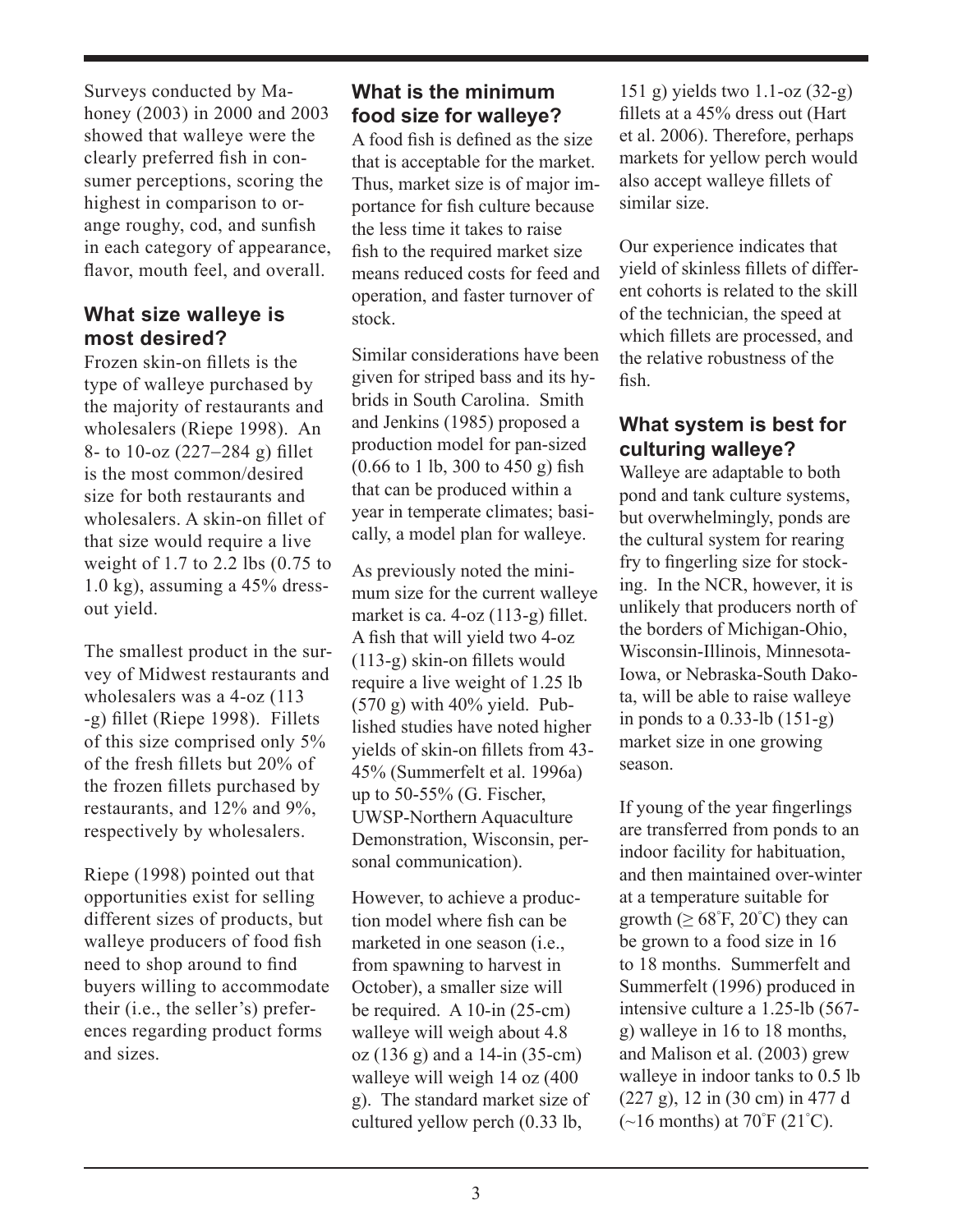#### **What are the desired carcass qualities?**

Besides palatability, dress-out or carcass yield is an important characteristic for production of fish for the food market. Skinless fillets from tank-cultured walleye had protein content of 20.5%, and a fat content of 0.1 to 0.4%, values which place them in the low fat and high protein category of food fishes (Yager and Summerfelt 1996).

Walleye fillets are generally sold with skin-on (scaled). Relative to live weight, the yield of skinon fillets was 44% for males and 39 to 41% for two cohorts of female walleye from Spirit Lake, Iowa (Summerfelt et al. 1996b). Rock Lake, Wisconsin walleye and hybrid walleye (saugeye) had slightly lower yields. Differences in head weight account for gender differences in yield of skin-on fillets—the head weight of males were less than the head weight of female fish from Spirit Lake, Iowa.

#### **What are the three phases of walleye production?** Phase I. Fry to fingerling in ponds.

Detailed procedures for pond culture are described in the Walleye Culture Manual for both drainable (Summerfelt 1996) and undrainable ponds (Kinnunen 1996). A key to success during Phase II is to reduce stocking during pond culture (Phase I) to produce a fingerling with good condition. Fingerlings 600 to 800/lb (0.76 to 0.57 g) were obtained with a fry stocking density of 50,000/acre (20,234/ha).

Phase II. Habituation (training) pond-reared fingerlings to formulated feed in tanks.

The habituation process has been described by Kuipers and Summerfelt (1994), Flowers (1996), Malison and Held (1996), and Nagel (1996).

Keys to feed training:

- Culture system with covered tanks or a dark room with tanks equipped with submerged lights
- Larger fingerlings to start the habituation process
- Grading of fingerlings to uniform size to reduce cannibalism
- Otohime™ feed (Reid Mariculture, Campbell, California) for initial habituation

*Tank size*: The dimensions of the culture tank is a matter of economy of scale, but circular tanks from 5 to 20 ft (1.5 to 6.1 m) diameter have been used. Rectangular tanks are also suitable, but circular tanks are self-cleaning and are more favorable to the condition and health of the fish.

*Light*: Light is a critical issue as walleye are sensitive to light intensity. There are three options for dealing with light:

- 1) use uncovered tanks with low intensity  $($  ~ 10 lux) overhead lighting (Kuipers and Summerfelt 1994),
- 2) cover tanks with low intensity in-tank lighting (Nagel 1996), or

3) use a dark room with no tank covers, but with low intensity, in-tank lighting situated under the feeder (Rathbun Fish Hatchery[RFH] procedure).

*Fish size and condition*: The RFH in southern Iowa starts with pond-reared walleye that are about 1.8 in (45 mm) total length and weigh 0.02 to 0.03 oz (0.57 to 0.75 g). Survival at RFH during the habituation interval on a production scale has been as high as 92%. Whatever the size, fish should be graded to obtain uniform size in each tank.

*Water temperature and growth:*  Water temperature during the habituation interval will have a major impact on growth, and that will ultimately impact the size at harvest (Table 1). For example, at RFH, the temperature during 2007 habituation interval was 6.1° F (3.4° C) warmer than in 2008, which resulted in 21 g and  $27 \text{ mm}$  ( $\sim$ 1 in) difference in size on October 1, 2008, when the fish were harvested. In addition, whereas 91% of the fish at harvest in 2007 were greater than 9 in (23 cm), only 63% reached that size in 2008 (Table 1).

*Feed and Feeding*: Note since the publication of the Walleye Culture Manual, BioKyowa Fry Feed is no longer available in the United States.

During the first 10 d fingerlings are fed 100% of a specialty diet, preferably the Otohime feed, or EPAC (INVE Aquaculture, Inc.). Feed size is about 1 mm to start.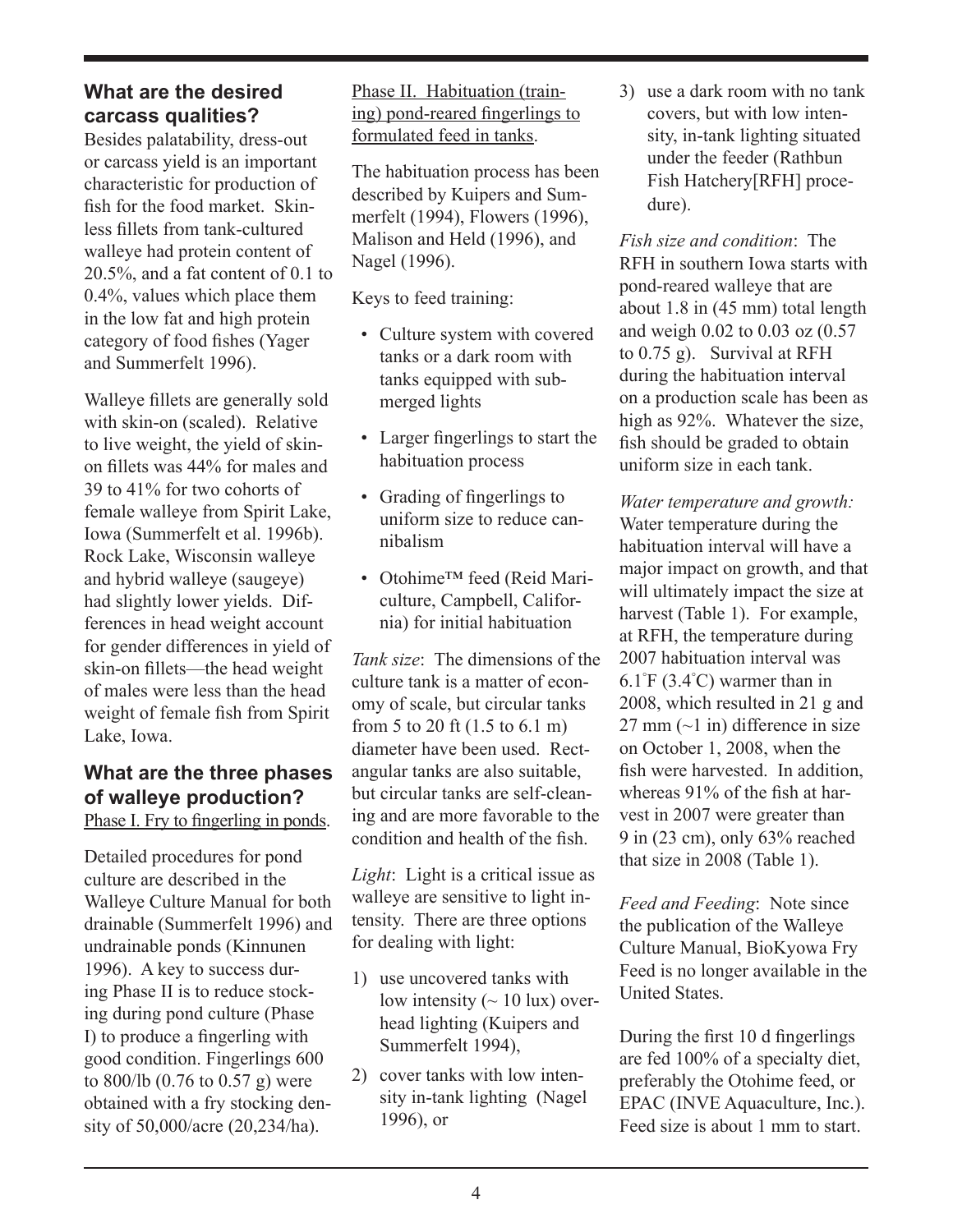Although one may be tempted to use a less expensive starter diet, survival will decrease, costing the culturist the price of the fish that did not survive, which would likely be more expensive than the higher cost of the specialty feed.

The specialty diet (Otohime C2) is systematically reduced until day 17 when the fish are on 100% of a growout diet. They can be maintained in the same site for another week or moved to the growout site. Feeding rate and frequency are important to survival. During the habituation interval, the initial feeding rate is 6 to 8% body weight per d, with feeding frequency of 5 minutes, 18 to 22 hours/d. Initial density of 0.19 lb/ft<sup>3</sup> (3 kg/m<sup>3</sup>) is suitable.

The traditional growout feed is the walleye grower formulation (WG).

- Day 1-10:100% C2, 0.900 to 1,400 µm (0.9 to 1.4 mm)
- Day 11-12: 75% C2, 25% 1 mm WG
- Day 13-15: 50% C2, 50% 1 mm WG
- Day 16-17: 25% C2, 75% 1 mm WG
- Day 18-24: 100%, 1 mm WG
- Day 25-28: 100%, 2 mm WG

The WG feed is an open formula described in the Walleye Culture Manual (Barrows and Lellis 1996). It has 47% crude protein and 17% crude fat. Only one mill has manufactured this feed

(Nelson and Sons, Inc., Murray, Utah), and availability has been seasonal; however, highly specialized diet formulations (e.g., WG) are not required for juvenile walleye (Summerfelt and Clayton 2007). The price of the WG feed is higher than other feeds from the same source, but not all commercial feeds produce similar growth rates (Stettner et al. 1992). A substitution of soy oil for fish oil lowered the price of the WG diet by 10 cents per pound without a significant difference among diet treatments in relative growth, specific growth, or survival (Clayton et al. 2008). The feed, however should not have less than 45 to 50% protein.

*Disease*: Most mortality occurs in the first 8 d of feed training and results from a combination of handling stress, disease, lack

of feed acceptance, and cannibalism. Although cannibalism is a frequent concern, it generally accounts for much less mortality than disease. Columnaris disease (*Flavobacterium columnare*) is a major cause of disease in the first week of feed training and is more prevalent at temperatures above 68° F (20° C).

When columnaris occurs, treatment is required. The most effective treatment has been with diquat dibromide but it is not a FDA/CMA approved drug. Diquat, however, may be used with an approved INAD (Investigational New Animal Drug). A quick reference guide to the FDA/CVM web site should be consulted for approved drugs (Available: [www.fda.gov/Ani](http://www.fda.gov/AnimalVeterinary/DevelopmentApprovalProcess/Aquaculture/default.htm)[malVeterinary/DevelopmentAp](http://www.fda.gov/AnimalVeterinary/DevelopmentApprovalProcess/Aquaculture/default.htm)[provalProcess/Aquaculture/de-](http://www.fda.gov/AnimalVeterinary/DevelopmentApprovalProcess/Aquaculture/default.htm)

**Table 1.** Mean water temperature during the culture interval and fish size at the end of Phase II and III; and size distribution of walleye cultured at Rathbun Fish Hatchery in 2007 and 2008.

|                                              | 2007              | 2008                |  |
|----------------------------------------------|-------------------|---------------------|--|
| Temperature ${}^{\circ}$ F ( ${}^{\circ}$ C) |                   |                     |  |
| Phase II (June - July)                       |                   |                     |  |
| Mean                                         | 75.6 (24.2)       | 69.5 (20.8)         |  |
| Range                                        | 70-82 (21.1-27.8) | 63-74.2 (17.2-24.2) |  |
| Phase III (July - October 1)                 |                   |                     |  |
| Mean                                         | 75.6 (24.2)       | 74.6 (23.7)         |  |
| Range                                        | 68-81 (20.0-27.2) | 69-81 (20.6-27.2)   |  |
| Fish data end of Phase III                   |                   |                     |  |
| Length, in $(mm)$                            | 9.9(251)          | 9.1(230)            |  |
| Weight, oz (g)                               | 4.8 (137)         | 3.9(110)            |  |
| Length Distribution at Harvest               | $\%$              | $\%$                |  |
| 7-7.9 in (178-200 mm)                        | 1.0               | 4.0                 |  |
| 8-8.9 in (203-226 mm)                        | 7.8               | 33.4                |  |
| $9-9.9$ in $(229-251$ mm)                    | 44.4              | 57.9                |  |
| 10-10.9 in (254-277 mm)                      | 44.1              | 47                  |  |
| 11-11.9 in (279-302 mm)                      | 2.7               | 0.0                 |  |
| Total                                        | 100.0             | 100.0               |  |
|                                              |                   |                     |  |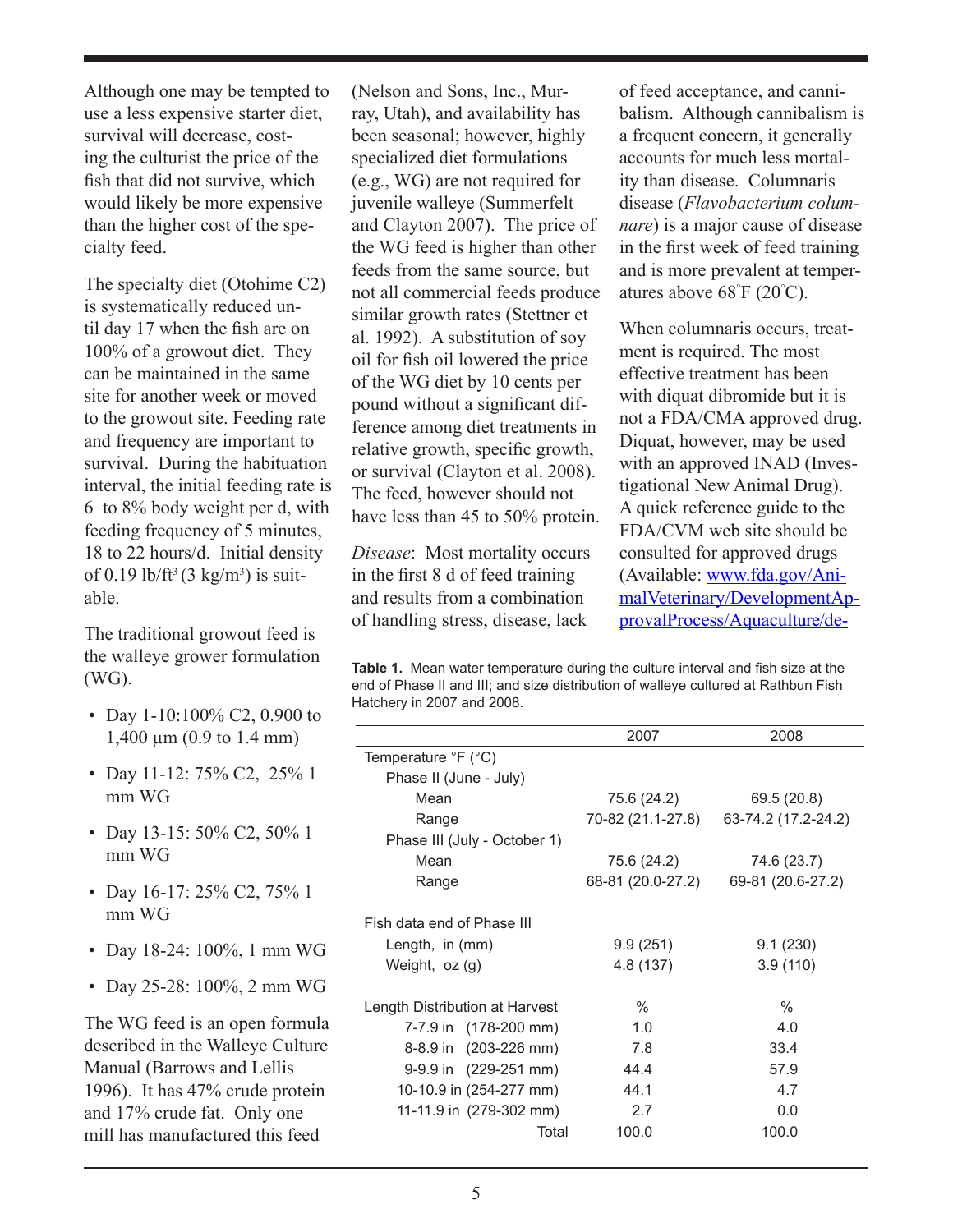[fault.htm](http://www.fda.gov/AnimalVeterinary/DevelopmentApprovalProcess/Aquaculture/default.htm) June 2010). Treatment is usually 15 to 18 mg/L for 1 to 2 h for 3 to 4 consecutive d.

Hydrogen peroxide is an approved drug (35% PEROX-AID, NADA 141-255) for use with freshwater-reared coolwater finfish to control external columnaris disease. Although hydrogen peroxide at 50 mg/L (ppm) for 60 min significantly reduced mortality in walleye infected with external columnaris (Rach et al. 2003), it is toxic to walleye at concentrations that do not harm other species. Clayton and Summerfelt (1996) reported a lethal concentration (LC50) of 145 mg/L from a 1 h exposure. To provide a safety margin, they recommended that fingerling walleye not be exposed to more than 50 mg/L. Diquat has a much larger safety margin.

#### Phase III. Growth of feed-trained fingerlings to market size.

Fish should be graded before stocking for Phase III culture to reduce cannibalism. Grow-out may be done in tanks, raceways, or cages. It would be best to shade the fish from bright light. Although RFH does not shade their tanks, the water supply has a natural turbidity due to suspended solids in the lake water. A water temperature of 75 to 77° F (24 to 25° C) provides for optimum growth but fish should not be handled or stressed at that temperature or risk outbreak of columnaris disease. There is no growth at temperatures less than 59° F (15° C). A 16L:8D photoperiod is appropriate for indoor

culture, but research has not been done to define the relationship between photoperiod and growth, or the likely interaction between photothermal conditions and reproductive development. Onset of sexual maturity will not be a problem in the first summer, but will slow growth rate by the end of the second summer. Water quality must be monitored for dissolved oxygen, pH, nitrites and ammonia.

*Feed, Feeding, and Growth:* After habituation, fish may be fed WG or a high quality salmonid feed. Feeding rates after habituation should start at 6 to 8% body weight per d, then gradually reduce to 4%, 3%, and 2% depending on water temperature. At RFH walleye grow to 9 to 10 in (230 to 254 mm), 3.9 to 4.8 oz (110 to 137 g) in about 155 d from stocking ponds with 2-d old fry to October 1 with 80% survival (Johnson and Rudacille 2008, 2009). Their experience demonstrates that with optimum temperature walleye can reach a market size in one summer (Tables 1 and 2).

*Processing*: In the Great Lakes region there are some smallscale aquaculture producers who manage the hurdle of processing their own fish using an established Hazard Analysis and

**Table 2.** Size and fillet characteristics of 181 d posthatch juvenile walleye (hatched May 2 and processed October 30, 2009) that were cultured in indoor tanks at Rathbun Fish Research Facility.

|                                                          | English | Metric |  |
|----------------------------------------------------------|---------|--------|--|
| <u>Whole fish</u>                                        |         |        |  |
| Length inches/mm                                         | 9.7     | 245.8  |  |
| Weight lb/g                                              | 0.315   | 143.1  |  |
| Number of fish per Ib or kg                              | 3.2     | 7.0    |  |
|                                                          |         |        |  |
| <b>Individual Fillets</b>                                |         |        |  |
| Fillets, skin-on <sup>2</sup> oz/g                       | 1.23    | 35.0   |  |
| Fillets, skin-off oz/g                                   | 1.01    | 28.7   |  |
|                                                          |         |        |  |
| <u>Yield</u> (both fillets as % wet weight) <sup>3</sup> |         |        |  |
| Fillets, skin-on                                         | 48.7    | 48.7   |  |
| Fillets, skin-off                                        | 39.9    | 39.9   |  |
|                                                          |         |        |  |
| Summerfelt et al. 1996 Table 2 values                    |         |        |  |
| Fillets, skin-on (%)                                     | 42 1    |        |  |
| Fillets, skin-off (%)                                    | 33.6    |        |  |
|                                                          |         |        |  |

 $W = (w_o/w_s)$ 100, where  $w_o$  = observed weight and  $w_s$  = standard weight of each specimen of the measured length (Murphy et al. 1990).

2 Scales were not removed.

3 Skin-on fillets in that study were scaled and both skin-on.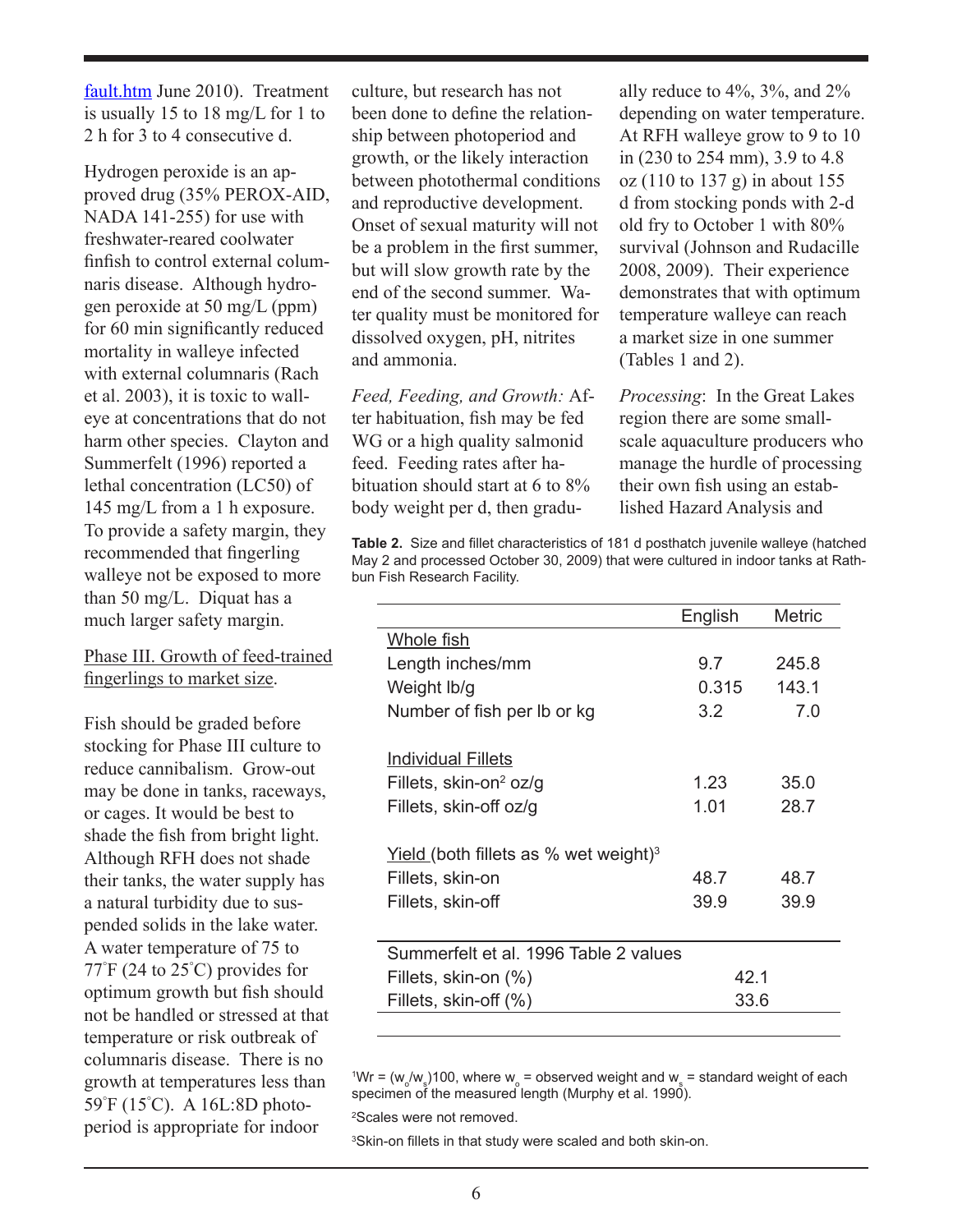Critical Control Points (HACCP) program. Or they can have their product processed by a commercial processor.

*Variable Production costs*: Production costs at a commercial facility will vary with economy of scale and the local infrastructure for aquaculture. For propriety reasons, it is difficult to obtain economic information from private producers, therefore, data presented from the 2008 operation at the Rathbun Hatchery serves as an example of a

large production operation. The variable costs were about \$1.10 for a 10 in (254 mm) fish. Most of the expenses were in Phase III (73%) when all inputs (i.e., feed costs) are substantially greater. Although costs per pound of feed were higher in Phase II for specialty feeds, the Phase II interval is short. Note that fixed costs, e.g., building construction can be substantial.

At Rathbun, the use of a raw water supply contributed to a constant problem treating ich,



**Figure 3.** Production costs for the 5-month, three phase production process (left): g) size. Phase I is pond culture of fry to June fingerling, Phase II is the habituation of pond-reared fish to formulated feed (indoors); and Phase III is the growout to fall (outdoor tanks). Total variable costs (right) for the 2008 culture season at Rathbun Fish Hatchery to produce a 9-10 inch (228-254 mm) walleye with 80% survival from fry was \$1.10 per fish.

*Ichthyoptherius multifilis*, which made chemical costs a substantial part of total costs (Figure 3).

## **Advice that favors success**

Start with robust (good condition), pond-reared fish that have no signs of disease.

- Transport fingerlings from pond site to growout facility in  $0.5$  to  $1\%$  salt, NaCl  $(8)$ lbs/100gal for a  $1\%$  solution).
- Maintain the temperature of transport water at or below 68° F (20° C) to reduce problem with columnaris disease.
- Conscientiously follow light and feeding protocols during Phase II culture.
- Do not substitute lower cost starter diets for the specialty diets in Phase II.
- Develop niche markets that will accept a petite fillet, about 1.1 to 1.4 oz (31 to 40

## **Suggested Readings/Citations**

- Barrows, F. T. and W. A. Lellis. 1996. Diet and nutrition. Pages 315-321 *in* R.C. Summerfelt, editor. *Walleye culture manual.* NCRAC Culture Series #101, NCRAC Publications Office, Iowa State University, Ames.
- Clayton, R. D. and R. C. Summerfelt. 1996. Toxicity of hydrogen peroxide to finger-

ling walleyes. Journal of Applied Aquaculture 6(3):39-49. Clayton, C., J. E. Morris, and R. C. Summerfelt. 2008. Comparison of soy and fish oils in practical diets for fingerling walleyes. North American Journal of Aquaculture 70:171-174.

- Coyle, S. D., J. H. Tidwell, and F. T. Barrows. 1997. Preliminary studies on walleye feed training in cages and secondyear growth in ponds. The Progressive Fish-Culturist 59: 249-252.
- Edon, A. M. T. 1994. *Economic analysis of an intensive recirculating system for the production of advanced wall-*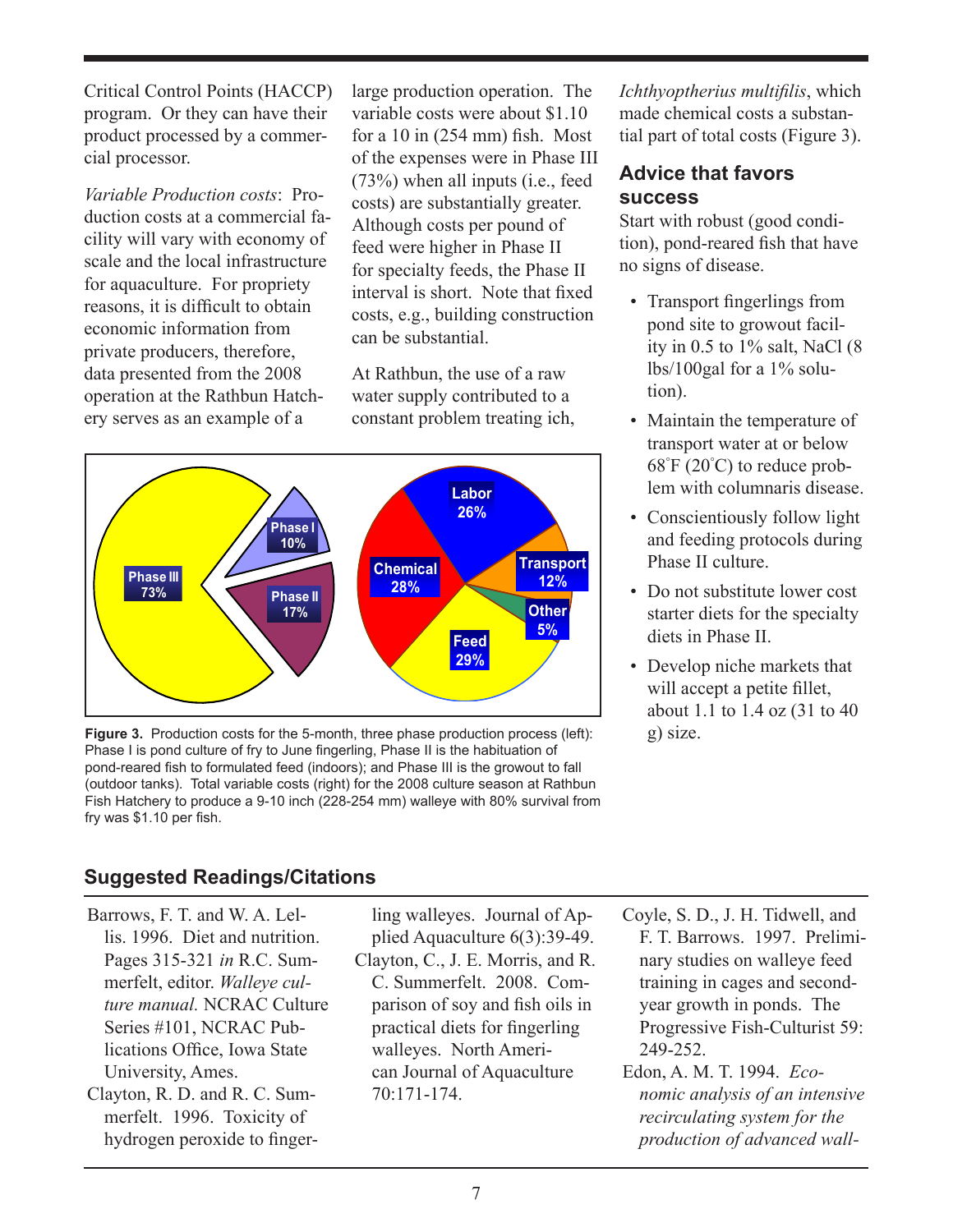*eye fingerlings in the north central region.* Master thesis, Illinois State University, Normal Illinois.

- Flowers, D.D. 1996. Intensive walleye culture in Ontario: Advanced fingerling production methods. Pages 213-214 *in* R.C. Summerfelt, editor. *Walleye culture manual*. NCRAC Culture Series #101, NCRAC Publications Office, Iowa State University, Ames.
- Hart, S. D., D. L. Garling, and J. A. Malison, Editors. 2006. *Yellow perch* (Perca flavescens) *culture guide.* NCRAC Culture Series #103, NCRAC, Publications Office, Iowa State University, Ames.
- Hushak, L. J. 1993. *North Central Regional aquaculture industry situation and outlook report.* Volume 1. NCRAC, Publication Office, Iowa State University, Ames.
- Johnson, J. A. and J. B. Rudacille. 2008. *Fish Culture Research.* Iowa Department of Natural Resources. Federal Aid in Sport Fish Restoration, Project F-160-R, Annual Performance Report, Des Moines.
- Johnson, J. A. and J. B. Rudacille. 2009. *Fish Culture Research.* Iowa Department of Natural Resources. Federal Aid in Sport Fish Restoration, Project F-160-R, Annual Performance Report, Des Moines.
- Kinnunen, R. E. 1996. Walleye fingerling culture in undrainable ponds. Pages 135-145 *in* R.C. Summerfelt, editor. *Walleye culture manual.* NCRAC Culture Series #101, NCRAC

Publications Office, Iowa State University, Ames.

- Kuipers, K. L. and R. C. Summerfelt. 1994. Converting pond-reared walleye fingerlings to formulated feeds: Effects of diet, temperature, and stocking density. Journal of Applied Aquaculture 4:31-57.
- Mahoney, E. M. 2003. Subobjective 3-Assess consumer (supermarket/consumers and restaurant/consumers) perceptions and likelihood of purchasing hybrid sunfish and walleye fillets relative to substitute fish. Pages 2-3 *in* R.E. Kinnunen, E.M. Mahoney, W.C. Nelson, and P.D. O'Rourke, *Project Termination Report,* Economics and Marketing. NCRAC Publications Office, Iowa State University, Ames.
- Makowiecki, E. M. M. 1995. *Economic analysis of an intensive recirculating system for the production of walleye from fingerling to food size.* Master thesis, Illinois State University, Normal Illinois.
- Malison, J.A., and J.A. Held. 1996. Habituating pondreared walleye to formulated feed. Pages 199-204 *in* R.C. Summerfelt, editor. *Walleye culture manual*. NCRAC Culture Series #101, NCRAC Publications Office, Iowa State University, Ames.
- Malison, J. A., A. B. Head, J. A. Held, and T. P. Barry. 2003. Onset of sex-related dimorphic growth in juvenile hybrid walleye (*Sander vitreus* female x *S. canadensis* male). Pages 41-42 *in* T.P. Barry and

J.A. Malison, editors. *Proceedings of Percis III: The Third International Percid Fish Symposium,* Madison, Wisconsin, July 20-24, 2003. University of Wisconsin Sea Grant Institute, Madison, WI.

- Murphy, B. R., M. L. Brown, and T. A. Springer. 1990. Evaluation of the relative weight  $(W<sub>r</sub>)$  index with application to walleye. North American Journal of Fisheries Management 10:85-97.
- Nagel, T. 1996. Intensive culture of fingerling walleye on formulated feeds. Pages 205- 207 *in* R.C. Summerfelt, editor. *Walleye culture manual.*  NCRAC Culture Series #101, NCRAC Publications Office, Iowa State University, Ames.
- O'Rourke, P. D. 1996. Economic analysis for walleye aquaculture enterprises. Pages 371-384 *in* R. C. Summerfelt, editor. *Walleye culture manual.* NCRAC Culture Series #101, NCRAC Publications Office, Iowa State University, Ames.
- Rach, J. J., S. M. Schleis, M. Gaikowski, and A. Johnson. 2003. Efficacy of hydrogen peroxide in controlling mortality associated with external columnaris on walleye and channel catfish fingerlings. North American Journal of Aquaculture 65:300-305.
- Riepe, J. R. 1998. *Walleye markets in the North Central Region: Results of a 1996-97 survey.* NCRAC, Technical Bulletin #113, Iowa State University, Ames.